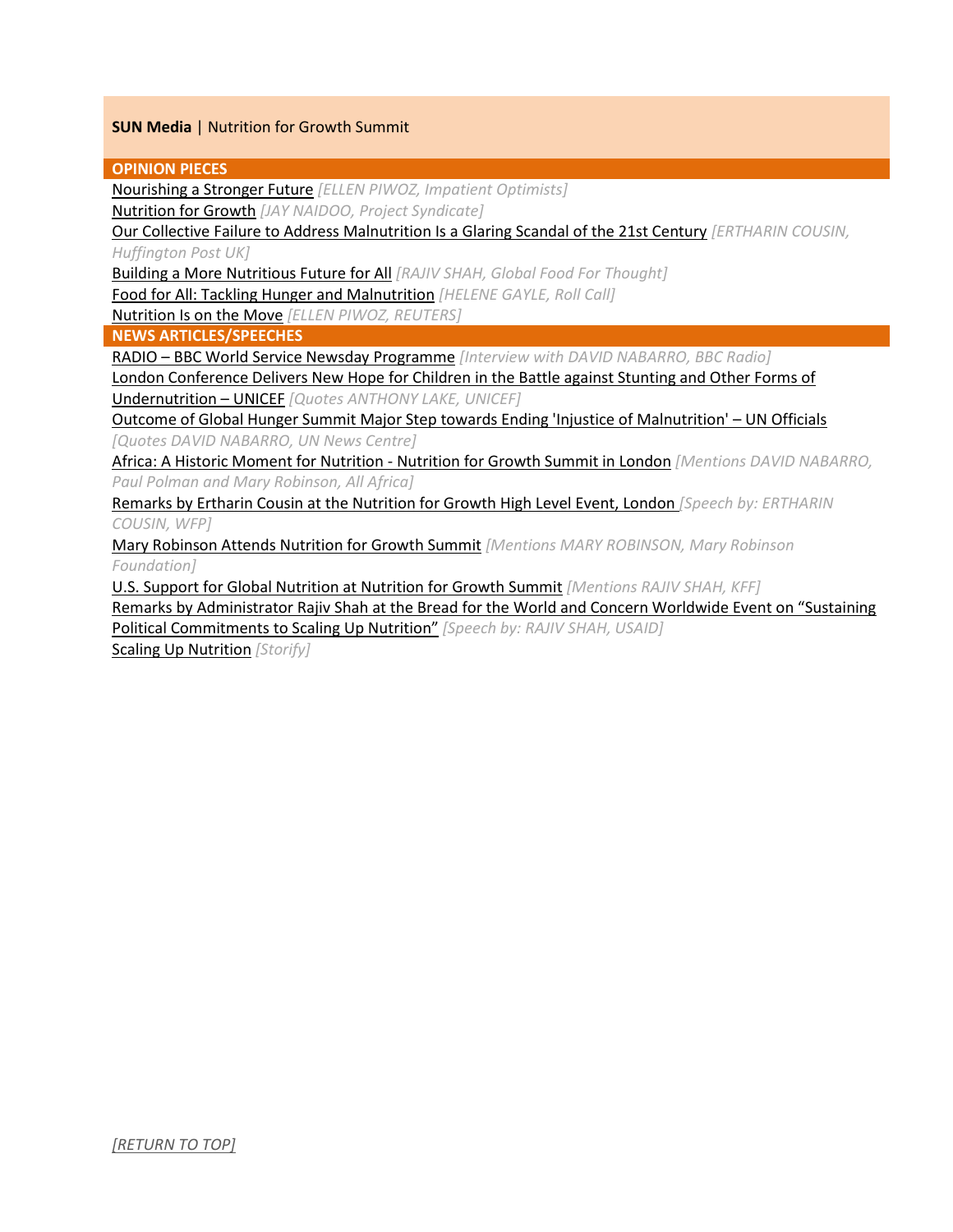## **OPINION PIECES**

# <span id="page-1-0"></span>**Nourishing a Stronger Future**

Impatient Optimists- 30 MAY 2013

*Blog by: Ellen Piwoz, Senior Program Officer, Nutrition, Family Health Division, Bill & Melinda Gates Foundation*

With less than two years until the end of the United Nations Millennium Development Goals (MDGs), the health and development communities are looking back at what has been accomplished, and looking ahead to where we have opportunities to do more. After recently reflecting on lessons learned through our work in 2012, I had an opportunity join a global group of technical experts, political leaders, donors and advocates working to continue positive trends in an area with the potential to strengthen many aspects of the MDGs—nutrition. **[\[LINK TO SOURCE\]](http://www.impatientoptimists.org/Posts/2013/05/Nourishing-a-Stronger-Future)**

### <span id="page-1-1"></span>**Nutrition for Growth**

## Project Syndicate- 8 JUNE 2013

Blog by: Jay Naidoo, Chair, Global Alliance for Improved Nutrition

This week, British Prime Minister David Cameron, whose country holds this year's G-8 Presidency, is hosting a "Nutrition for Growth" summit in London. The issue could not be more urgent. We need the political will to tackle malnutrition now, with access to nutritious food recognized as a fundamental human right. Malnutrition kills an innocent child every five seconds, and is responsible for 11% of the global burden of disease. The summit rightly focuses on the direct links between nutrition and productivity, economic growth, and political stability. Investment in nutrition is investment in generations of children in poor communities, and the summit must place women and mothers at the center of proposed solutions. **[\[LINK TO SOURCE\]](http://www.project-syndicate.org/commentary/the-link-between-nutrition-and-economic-performance-by-jay-naidoo)**

### <span id="page-1-2"></span>**Our Collective Failure to Address Malnutrition Is a Glaring Scandal of the 21st Century**

### Huffington Post UK- 8 JUNE 2013

*Blog by: Ertharin Cousin, Executive Director, United Nations World Food Programme* A century and a half ago, Charles Dickens wrote about stunting among children growing up in poverty in Victorian London. Dickens chronicled the phenomenon in his rich commentary of Victorian life. As the Industrial Revolution and social reforms swept Britain and standards of living improved, more people had access to healthy, nutritious food - and stunting was consigned to the pages of historical novels. As we gather in London this weekend for the Nutrition for Growth Summit, we should remind ourselves that while stunting was long ago banished from the streets of this city, it is still very much a reality in the developing world. **[\[LINK TO SOURCE\]](http://www.huffingtonpost.co.uk/ertharin-cousin/world-food-programme-malnutrition_b_3403736.html)**

# <span id="page-1-3"></span>**Building a More Nutritious Future for All**

### Global Food for Thought- 10 JUNE 2013

# *Blog by: Rajiv Shah, Administrator, U.S. Agency for International Development*

A silent crisis is happening right now. It affects 165 million children globally, robbing them of the future they deserve and leading to more child deaths every year than any other disease. In a world of plentiful, nutritious foods and advanced science, this is unacceptable. We can do better. And we can do it together. At a landmark event in London this weekend, global government, business, and civil society leaders will join together to commit to a different future — one in which every child benefits from the nutrition needed to grow and thrive. **[\[LINK TO SOURCE\]](http://globalfoodforthought.typepad.com/global-food-for-thought/2013/06/commentary-building-a-more-nutritious-future-for-all.html#more)**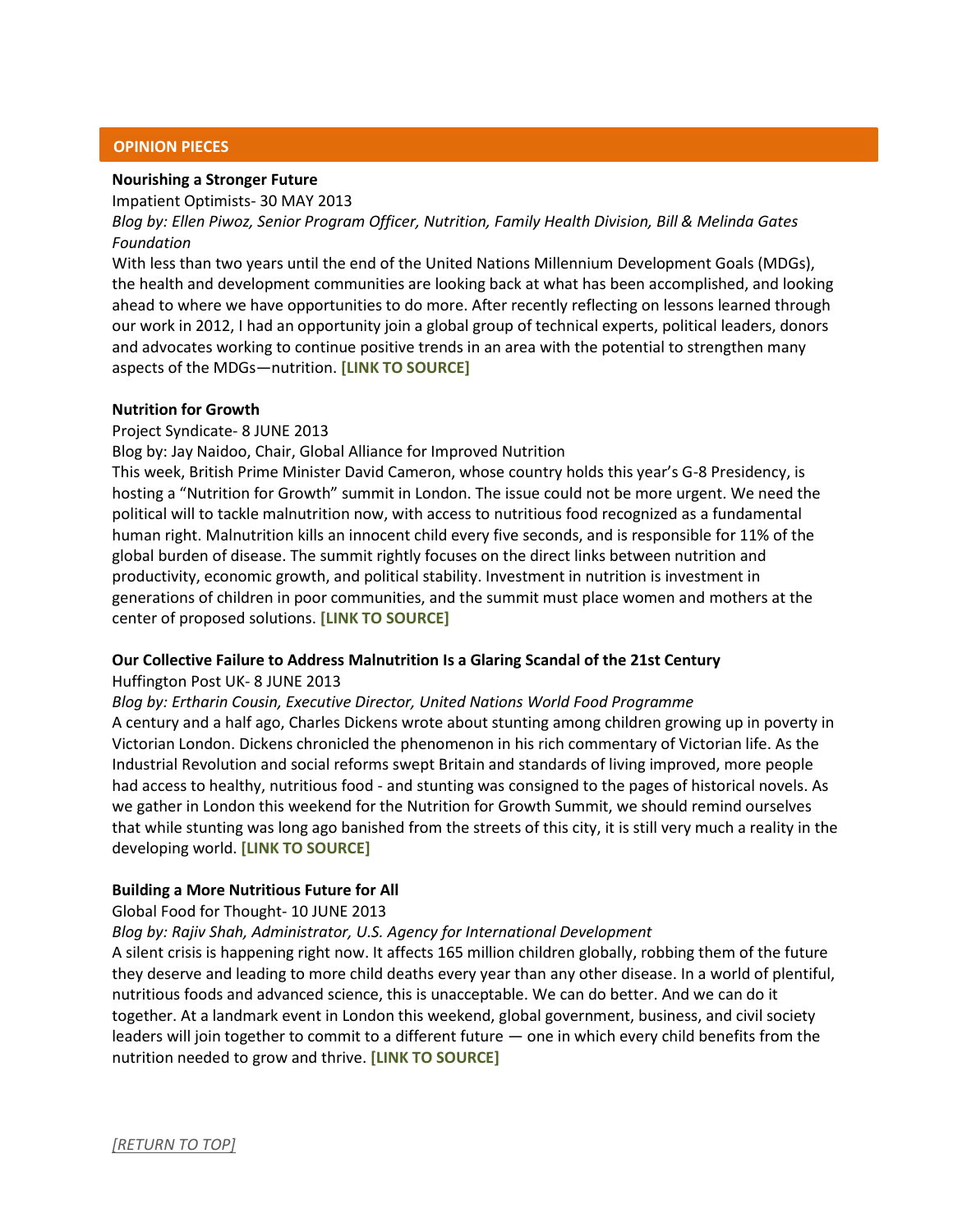### <span id="page-2-0"></span>**Food for All: Tackling Hunger and Malnutrition**

Roll Call- 19 JUNE 2013

*Blog by: Helene Gayle, President and CEO, CARE USA*

On June 8, global leaders convened under the theme of Nutrition for Growth. During the summit, donors, businesses and foundations pledged to double spending on nutrition and deliver \$4.1 billion by 2020, and developing countries set targets for increasing their investments and improving nutrition outcomes. Benin, for example, committed to reduce chronic malnutrition from 43 percent to 30 percent by 2020. The United States pledged that U.S. agriculture and nutrition programs will lead to 2 million fewer stunted children globally. The time is ripe for the bold leadership we see in the administration's food aid reform proposal and commitment at Nutrition for Growth summit. It is now incumbent upon Congress to do its part to support efficient, effective action. **[\[LINK TO SOURCE\]](http://www.rollcall.com/news/food_for_all_tackling_hunger_and_malnutrition_commentary-225769-1.html?pg=2)**

## <span id="page-2-1"></span>**Nutrition Is On the Move**

Reuters- 27 JUNE 2013

*Blog by: Ellen Piwoz, Senior Program Officer, Nutrition, Family Health Division, Bill & Melinda Gates Foundation*

In global health and development, the nature of change tends to be incremental. The way we do things, the way we approach challenges—even how we think about particular issues, rarely changes quickly. This is particularly true when the challenges are perceived to be entrenched, unavoidable—or just too complex to change. This is why I am inspired by the global progress in addressing malnutrition in just the past two years. We all realized that a new approach was needed —and that even one of the world's largest challenges could be less daunting when taken on collectively. In a short period of time, we've succeeded in creating a new nutrition paradigm. Now it is time to translate this new approach into measurable successes in reducing malnutrition and its lifelong consequences. **[\[LINK TO SOURCE\]](http://www.trust.org/item/20130627173918-4l8c1/?source=hpblogs)**

# **NEWS ARTICLES**

# <span id="page-2-2"></span>**RADIO – BBC World Service Newsday Programme**

BBC World Service- 6 JUNE 2012 *Interview with David Nabarro, Coordinator, SUN Movement* At 45 minutes in, SUN Movement Coordinator, Dr. David Nabarro talks about the incredible return on investment and political commitment to nutrition. At 3.10 minutes in, Mark Doyle discussed The Lancet Series findings. **[\[LINK TO SOURCE\]](http://www.bbc.co.uk/programmes/p01936z6)**

# <span id="page-2-3"></span>**London Conference Delivers New Hope for Children in the Battle against Stunting and Other Forms of Undernutrition – UNICEF**

UNICEF- 8 JUNE 2013

*Quotes Anthony Lake*

The Nutrition for Growth event held in London today delivered a new opportunity to further reduce the crippling impact of stunting and other forms of undernutrition for millions of children, says UNICEF. "For children who face the unnecessary threat of stunting – something that not only deprives them of physical good health but dramatically weakens their potential to learn, to earn a decent income and to contribute to the prosperity and growth of their communities – today's gathering in London underlined a global determination to meet that threat," said UNICEF Executive Director Anthony Lake. **[\[LINK TO SOURCE\]](http://www.unicef.org/media/media_69574.html)**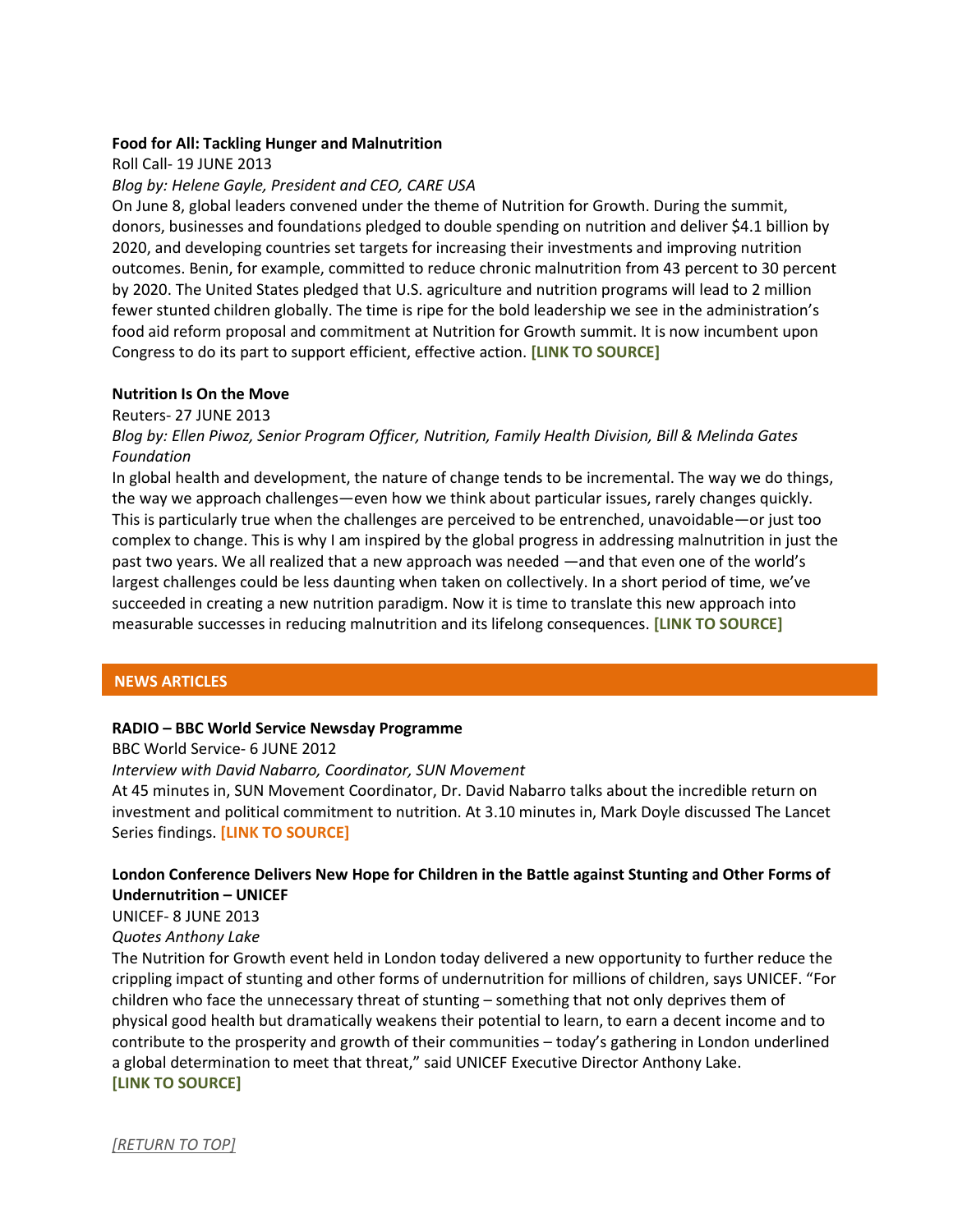# <span id="page-3-0"></span>**Outcome of Global Hunger Summit Major Step towards Ending 'Injustice of Malnutrition' – UN Officials**

## UN News Centre- 8 JUNE 2013

## *Quotes David Nabarro*

The Scaling Up Nutrition (SUN) Movement today hailed world leaders signing the Compact. Since launching in 2010, the SUN Movement has expanded to 40 countries that together are home to 80 million stunted children equivalent to about half of all stunted children in the world. "Good nutrition is essential for the growth of individuals, nations and economies," said Dr. David Nabarro, Coordinator of the SUN Movement. "All in the Movement are excited by this event in London, which should be remembered as the day when the world started to turn a corner and start to see an end to the scandal of child malnutrition in today's world," he said in a press release on the event. **[\[LINK TO SOURCE\]](http://www.un.org/apps/news/story.asp?NewsID=45125&Cr=malnutrition&Cr1#.UcxUZvm1G4h)**

## <span id="page-3-1"></span>**A Historic Moment for Nutrition - Nutrition for Growth Summit in London**

## All Africa- 8 JUNE 2013

## *Mentions David Nabarro, Paul Polman and Mary Robinson*

The Scaling Up Nutrition Movement hailed the signing the Global Nutrition for Growth Compact and the commitments as an indication of unprecedented determination to end the injustice of malnutrition.The closing panel at the Nutrition for Growth event: Bill Gates (Bill & Melinda Gates Foundation), Chris Hohn (CIFF), Justine Greening (UK Government), Paul Polman (Unilever), Vice-President Michel Temer (Government of Brazil), Commissioner Andris Piebalgs (EU) Dr. David Nabarro, SUN Movement Coordinator and Dr. Mary Robinson, SUN Lead Group member at the Nutrition for Growth summit. **[\[LINK TO SOURCE\]](http://allafrica.com/stories/201306240085.html)**

## <span id="page-3-2"></span>**Remarks by Ertharin Cousin at the Nutrition for Growth High Level Event, London**

### World Food Programme- 8 JUNE 2013

# *Speech by: Ertharin Cousin*

Today, we are here, on the brink of a new opportunity. Together we, as a global community, have come to understand the importance of nutrition in the first 1000 days of life. But if we are honest, we must admit that we have not paid enough attention to nourishing the mothers who are carrying these babies. It is obvious: Well-nourished women give birth to healthier babies. Furthermore, we all recognize the value of exclusive breastfeeding in the first six months. However, supporting exclusive breastfeeding requires providing mothers access to sufficient nutritious foods. **[\[LINK TO SOURCE\]](http://www.wfp.org/eds-centre/speeches/remarks-ertharin-cousin-nutrition-growth-high-level-event-london)**

### <span id="page-3-3"></span>**Mary Robinson Attends Nutrition for Growth Summit**

# Mary Robinson Foundation- 8 JUNE 2013

Mary Robinson was in London on Saturday, June 8, to take part in a high-level summit dealing with global nutrition and food security. At 'Nutrition for Growth: Beating Hunger through Business and Science', a 'Global Nutrition for Growth Compact' was signed by participants – among them leaders of developing and developed nations, businesses, scientific bodies and civil society groups. Mrs Robinson, who spoke at the closing event: 'Promoting African Agriculture – The New Alliance for Food Security and Nutrition', said the world cannot treat nutrition as a stand-alone issue, adding that we must address impacts of climate change on food and nutrition security. **[\[LINK TO SOURCE\]](http://www.mrfcj.org/news/2013/mary-robinson-attends-nutrition-for-growth-summit.html)**